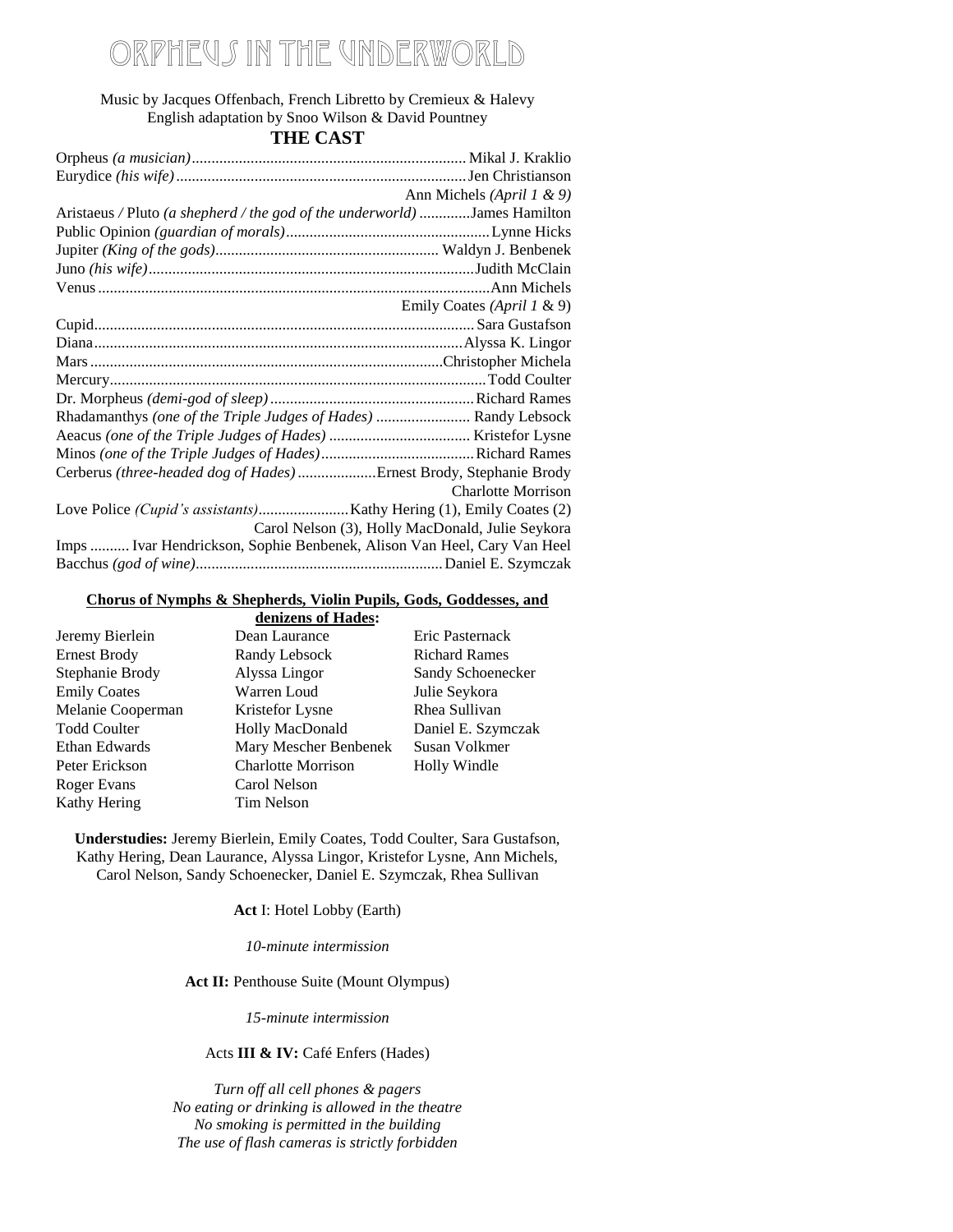## **SYNOPSIS**

Welcome to the Grand Hotel du Monde, where the gods live up in the penthouse and Public Opinion makes the servants toe the line down at lobby level. But the real action is down in the basement, where Pluto keeps the champagne flowing at the Cafe Enfers and love is served *á la carte.* 

In **Act I**, Eurydice is wooed away from her philandering husband, Orpheus, by an attractive stranger who turns out to be Pluto, Lord of the Dead. Orpheus is delighted when the two run off together, but Public Opinion is outraged. She insists that Orpheus must put up a front of moral respectability and get his wife back. She will personally escort him up to Mount Olympus to ask Jupiter to intervene.

Act II finds the Olympian gods and goddesses snoozing as Dr. Morpheus spreads his poppy dust — and the last few deities sneak back in after a night on the town. Dawn reveals that all is not serene up here, either. When news of Euiydice's abduction reaches Olympus, Juno can only assume that Jupiter has been chasing mortal girls again. Mercury has evidence to point the finger at Pluto, however, so he is summoned to explain himself. When Orpheus and Public Opinion finally arrive, Jupiter promises Orpheus that he will descend to Hades to look for the girl himself and agrees to take the whole pantheon with him for a little holiday.

Pluto manages to keep Eurydice hidden away, so **Act III** finds her bored and Jupiter increasingly annoyed. Convening an Infernal Court (with three blind justices and evidence from the three-headed dog, Cerberus) fails to bring satisfaction. Cupid is ready to help, though, and summons the Love Police to find Eurydice for Jupiter. Jupiter then assumes an unusual disguise to slip through the keyhole and woo Eurydice for himself. In **Act IV**, Jupiter tries to escape with Eurydice but finds himself running smack into the celebration Pluto has thrown for the Olympians. The party is just starting to get interesting when Public Opinion barges in, spoils the fun and puts everyone back on track to reunite Orpheus with Eurydice. Jupiter can't let that happen. But who gets the girl? Well, Eurydice has her own ideas.

## **HISTORICAL NOTE**

*Orpheus in the Underworld* was first performed in 1858, and reached London in 1865. Its success was one of the inspirations for the creation of a home-grown English operetta, and for Richard D'Oyly Carte's pairing of Gilbert and Sullivan to accomplish it. *Orpheus* was revised in 1874 to the full 4-act version with chorus, and achieved even greater popularity. The English adaptation we are using was created for the 1985 English National Opera production.

#### \*\*\*\*\*\*\*\*\*\*\*\*\*\*\*\*\*\*

#### **THE GILBERT & SULLIVAN VERY LIGHT OPERA COMPANY**

Since its founding in 1979 by Dick Fishel and Jim Hart, the company has produced all the Gilbert and Sullivan shows: *Trial By Jury* (1979), *Patience* (1980), *lolanthe* (1981). *Princess Ida* (1982), *Ruddigore* (1983), *The Gondoliers* (1984), *The Mikado* (Spring 1985), *The Sorcerer* (Fall 1985), *The Pirates of Peniance* (1986), *The Yeomen of the Guard* (1987), *Utopia, Ltd.* (1988), *H.M.S. Pinafore* (1989), *Patience* (1990), *The Grand Duke* (1991), *lolanthe* (1992), *Princess Ida* (1993), *The Gondoliers* (1994), *Ruddigore* (1995), *The Mikado* (Spring 1996), *The Zoo* and *Trial By Juiy* (Fall 1996), *The Sorcerer* (1997), *The Pirates of Penzance* (1998), and *The Yeomen of the Guard* (1999)

In the Spring of 2001, we will present *H.M.S. Pinafore.*

Tax deductible contributions to help support our season are always welcome.

**THE GILBERT & SULLIVAN VERY LIGHT OPERA COMPANY** P.O. Box 580172, Minneapolis MN 55458 Telephone: (612) 925-9159 *Visit the GSVLOC home page at:* **http://www.gsvloc.org**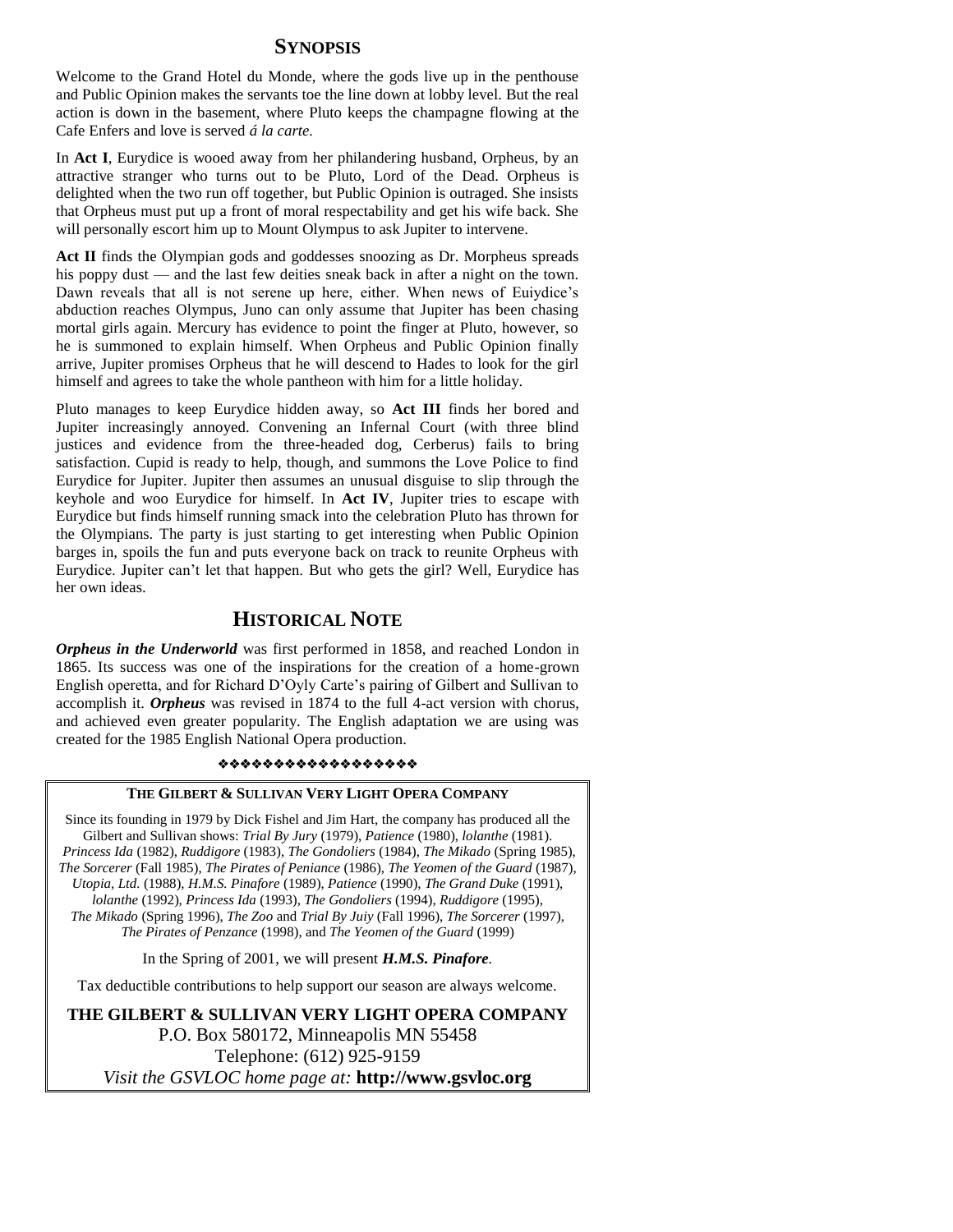## **PRODUCTION STAFF**

| Assistant Stage Managers  Peggie Kennedy, Jennifer Anne McDermott      |
|------------------------------------------------------------------------|
| Shawnna Werner                                                         |
|                                                                        |
| Set & Prop Construction & PaintingTerry Brooks, David Bush, Matt Dolph |
| Herb Holzschuh, Lisa Horton, Bob Hunter, Peggie Kennedy                |
| Hellen Kriesel, Scott Lillehaug, Jennifer Anne McDermott               |
| with Ernest Brody, Dean Laurance, and other cast members               |
|                                                                        |
|                                                                        |
| Costume Workers Adena Brumer, Wendy Evans, Martha Floerchinger         |
| Kristin Hawbaker, Jacqui Heie, Ellen Holzschuh                         |
| Janine Juergens, Stacy Melehert, Jo Pasternack                         |
| Kate Schroeder, Diana Schwartz, Brianna Sullivan, & cast members       |
|                                                                        |
|                                                                        |
|                                                                        |
| Spotlight Operators  Liz Haworth, Hellen Kriesel, Brianna Sullivan     |
|                                                                        |
| Audio-Visual Engineer  Bob Johanneck, Pat Johanneck, Carl Nelson       |
|                                                                        |
| Lobby Display & Photography  Roger Evans, Stephen Hage, Rhea Sullivan  |
|                                                                        |
| House Managers  Carol Kollander, Kathy Mitchell, Mary Kay Murray       |
|                                                                        |
|                                                                        |
|                                                                        |
| Dean Laurance, Fred Morrison, Chris Rusin                              |

## *The Board:*

## **ORCHESTRA**

| Greg Bastien, Michael Compton, Debbie Feinwachs, Brenden Fortune    |
|---------------------------------------------------------------------|
| Mahrit Johson, Sharon Munkwitz, Agnes Wolf, Milton Wright, Eva Zorn |
|                                                                     |
| Cello Coral Bastien, Amy Carlson, John Litch, Wendy Lukaszewski     |
|                                                                     |
|                                                                     |
|                                                                     |
|                                                                     |
|                                                                     |
| Horn  Mike Engh, Judy Heimerman, Ellen Sorenson, Bob Spector        |
|                                                                     |
|                                                                     |
|                                                                     |
|                                                                     |
| Darin Tysdal, Jean Van Heel                                         |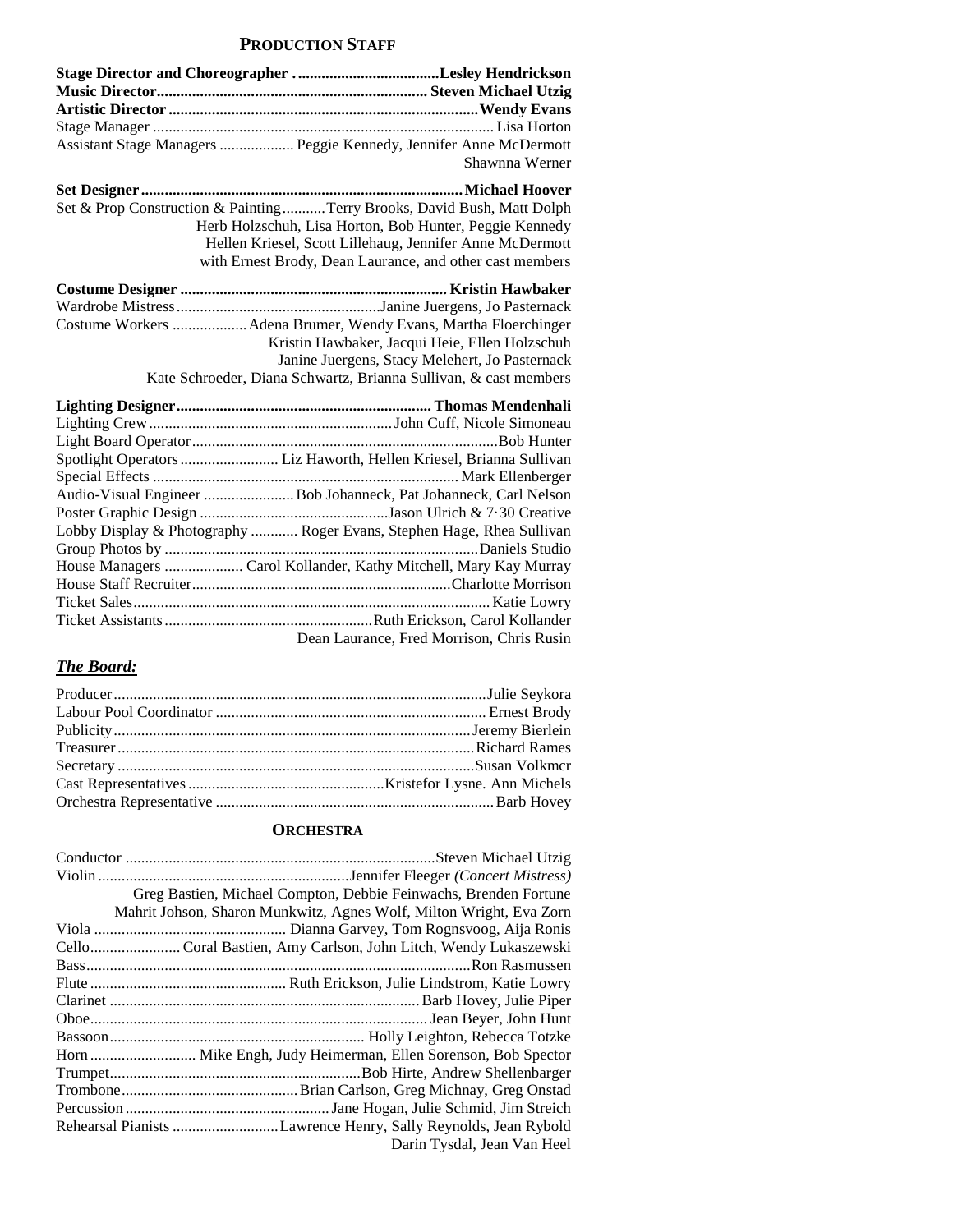#### **GLOSSARY** *(in order of occurrence)*

| Public opinion "I started off small as Chorus in classical plays" — In Greek                |
|---------------------------------------------------------------------------------------------|
| drama, the speaking chorus comments on the action                                           |
| My sweet <b>a solian muse</b> $\sim$ Aeolus is god of the winds; musically, a tone produced |
| as if by the wind; the muses are goddess patrons of the arts and sciences                   |
| I don't want you swanning around with a shepherd - idling; dallying                         |
| <b>Arcadian delights</b> — pastoral; simple                                                 |
| I've Gone/ avec Pluton / To 'ell/ Farewell — Eurydice's farewell note is a mix of           |
| English and French ("Pluton" is French for Pluto)                                           |
| she never could $\frac{scan}{mean}$ be metrically consistent in poetry                      |
| abandoning your wife to $Stygian$ gloom $-$ refers to the River Styx in Hades,              |
| hence, dark                                                                                 |
| the blush that fills <b>Aurora's</b> cheeks - goddess of dawn; i.e., it's daybreak          |
| my snaky wand which mortals call a caduceus - Mercury's staff with two                      |
| entwined snakes, topped by wings; symbol of a herald; physician's emblem                    |
| silver-tongued venality $-$ bribery or corruption                                           |
| I nicked Apollo's oxen - as a child, Mercury stole Apollo's herd of oxen                    |
|                                                                                             |
| steak & kidney pie, blood sausage, bangers & mash - traditional English foods               |
| muse on a plinth - a base, as for a statue or column                                        |
| the faces of all the three graces - goddesses, givers of charm and beauty                   |
| Mt. Olympus — the home of the gods and goddesses                                            |
| Tranformation song: Jupiter was known for assuming a disguise and seducing                  |
| mortal women — he seduced Leda, a Spartan Queen, in the guise of a swan                     |
| (Helen of Troy was one of their offspring), and appeared to Europa as a gentle              |
| bull but then galloped off into the sea and took her to Crete. He visited Danaë as          |
| a shower of golden coins.                                                                   |
| On m'a ravi mon Eurydice - Offenbach has Orpheus start to sing an aria from the             |
| famous Gluck opera "Orpheus and Eurydice"                                                   |
| There we'll spend the dirtiest weekend - British slang for an illicit get-away              |
| he spoke of libidinous antics, and left me an Indian tome - he led her on with              |
| talk of sex, but then left her alone with a book, apparently the Kama Sutra                 |
| Triple judges of Hades — the judges who pass sentence on those entering Hades,              |
| sending the good to the Elysian Fields and the wicked to everlasting torment                |
| <b>Cerberus</b> — the three-headed dog guarding the gate to Hades                           |
| We outclass that old pastmaster from Baker Street - Sherlock Holmes                         |
| If $l$ do as a bluebottle does $-$ a kind of fly                                            |
| his hospitality rivals $Mrs$ Astor's $- N$ . Y. Society hostess of the late 1800s           |
| <b>Pluto is King.</b> Vive Pluton! $- A$ bi-lingual approach to praise                      |
| What puissant thighs — powerful                                                             |
| She will be a <b>Bacchante</b> - A female worshipper of Bacchus, a bacchante lived a        |
| life of freedom in the wilderness that might have included sweet singing,                   |
| ecstatic dances and mad (sometimes deadly to others) frenzies.                              |
| It is Bacchus who reigns — God of Wine                                                      |
|                                                                                             |

### *The Orpheus and Eurydice Legend*

Orpheus was so gifted a musician that wild beasts gathered around him entranced when he played his lyre. Shortly after marrying him, Eurydice was walking in a meadow when she was bitten by a viper and died. Griefstricken, he resolved to rescue her from Hades (where all dead people go). His music charmed the three- headed dog Cerberus, and when he sang of his woes, even the god Pluto listened. Eurydice was restored to him on the condition that he would not look back at her as they climbed up out of the darkness to earth. Just as they neared the upper world, Orpheus turned back in a moment of forgetfulness. As she disappeared behind him, all he heard was her faint "Farewell." He returned to the earth in utter desolation, where he played his lyre constantly until he was killed by a band of frenzied Bacchantes. Where his remains are buried, the nightingale sings more sweetly than anywhere else. Reunited with his beloved Eurydice in the Elysian Fields, Orpheus may gaze at her to his heart's content.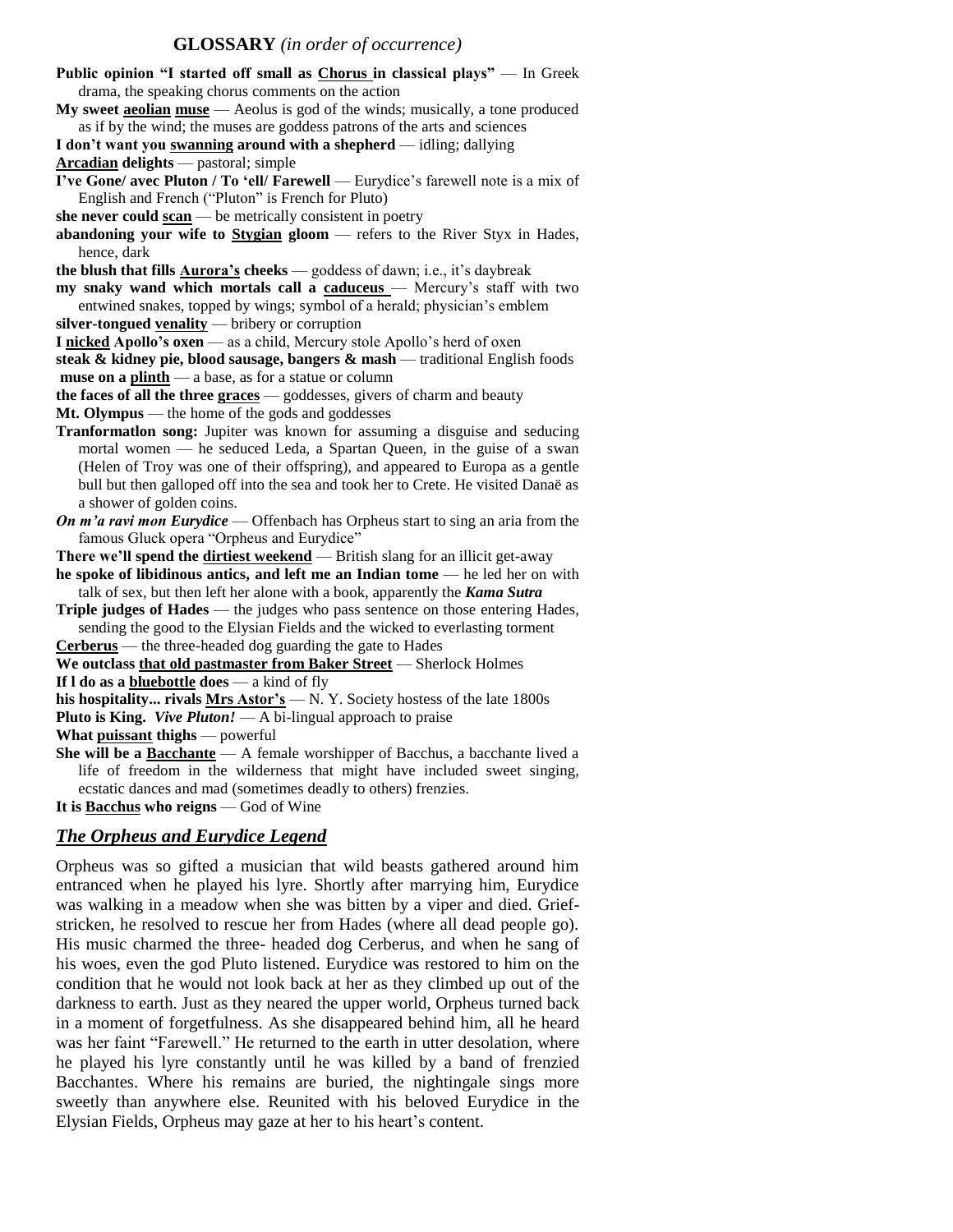## **CONTRIBUTORS**

#### **Olympians** (\$100 and over)

Patricia & Mark Bauer  $\triangle$  Mark R. Ellenberger  $\triangle$  Virgil T. Fallon  $\triangle$  Land O'Lakes ◆ John Litch ◆ Thor Lyford ◆ Shirley Moore ◆ John & Dianne Orbison ◆ R. N. Quiche  $\div$  Marvin & Martha Rogers  $\div$  Tom & Beverly Rogers  $\div$  James Schwarz  $\div$ David Seykora / MediaOne  $\triangleleft$  Terrapin Technologies, Inc.  $\triangleleft$  Margaret Raymonde Thomas ❖ Connie Waterous ❖

## **Graces and Muses** (\$50 - \$99)

Arlene & Tom Alm  $\div$  Suzanne Ammerman  $\div$  Philip Asgian  $\div$  Benjamin & Aroti Bayman  $\triangle$  Jeffrey R. Brown  $\triangle$  Dean & Amy Carlson  $\triangle$  Frank Dowding  $\triangle$  Mr. & Mrs. James Dreher  $\triangle$  Michael Dunham  $\triangle$  Kevin Edgar  $\triangle$  Joan Forester  $\triangle$  Perry  $\&$ Barbara Gilfillan  $\cdot$  Bernard W. Lindgren  $\cdot$  Tim Nelson  $\cdot$  Carol Paulsen  $\cdot$  Nancy & Bert Poritsky  $\triangle$  Leila D. J. Poullada  $\triangle$  Kent & Cynthia Powers  $\triangle$  Mr. & Mrs. A. X. Robbins  $\triangle$  Leon Shaw  $\triangle$  William K. Sheffield  $\triangle$  Doris Skalstad  $\triangle$ 

#### **Nymphs and Shepherds** (up to \$50)

Dirk Ferlen & Jane Baird  $\ast$  George Barany  $\ast$  Patricia Baribeau  $\ast$  Sandie & Anthony Beltran  $\ast$  Gerald Benson  $\ast$  Phillip & Katherine Bergem  $\ast$  Ronald Bonnicksen  $\div$  Armine Boyadjian  $\div$  Beth, Laurie & Terry Brooks  $\div$  Rose Marie Bryan  $\div$  Robert R. Burns  $\div$  Ruth Cardinal  $\div$  Hatim Carim  $\div$  Peter Coffey  $\div$  Mary J. Cole  $\div$  Pearl Cole  $\div$  Bob & Betty Dassett  $\div$  Mary Theresa Downing  $\div$  Dawn M. Ehlmann ❖ Elizabeth B. Erickson ❖ Leonard & Karen Erickson ❖ Robert Erikson • John E. Evans • Donald Fabian • Rich & Judith Fine • David & Anna Lou Ford  $\div$  Gayle Gaskill  $\div$  Bruce Gottsche  $\div$  Ed Grant  $\div$  Robert Gravrok  $\div$  Greg S. Gross  $\triangle$  Barbara Gudmanson  $\triangle$  Marianne D. Hageman  $\triangle$  Florence Halverson  $\triangle$ Madeline Hamermesh  $\div$  Linda Dexter Hancher  $\div$  Kay Hawbaker  $\div$  Mary M. Heiman  $\triangle$  David & Kris Henderson  $\triangle$  Bob & Marge Hennesy  $\triangle$  Del Holmes  $\triangle$ Tom & Margaret Holzinger  $\div$  C. Joseph & Katherine Howard  $\div$  Mary Ann Huelster  $\triangle$  Alice Hughes  $\triangle$  John & Nancy Hughes  $\triangle$  John S. Huizinga  $\triangle$  Evelyn H. Jackson  $\&$  George Francis Kane  $\&$  Marita Karlisch  $\&$  Kenneth Kauffman  $\&$ Roxie & Eric King-Smith  $\cdot$  Jake Koller  $\cdot$  Grey D. Krieger  $\cdot$  Joan Lorman  $\cdot$ Beverly Lutz  $\triangle$  Roderick & Joanne MacDonald  $\triangle$  Dr. Merle Mark  $\triangle$  C. Paul Martin  $\div$  Jack & Vivian Mason  $\div$  Mr. & Mrs. Robert C. Maxton  $\div$  Jean McCampbell  $\div$  Pat McGuire  $\div$  Don Mittelstadt  $\div$  David G. Morrison  $\div$  Karl M. Nelson  $\triangle$  Colleen Stucker Netzell  $\triangle$  Ralph B. North  $\triangle$  Riley Owens  $\triangle$  Dan & Pat Panshin  $\ast$  George Peer  $\ast$  Elsa Peterson  $\ast$  Garry & Mary Ann Peterson  $\ast$ Catherine M. Pitz  $\div$  John & Marge Pollack  $\div$  Betsy Raasch-Gilman  $\div$  Bobbie Recht  $\div$  Miriam Reibold  $\div$  Charles Frisch & Marilyn Reichman  $\div$  Bob & Elie Reid  $\div$  Shirley Retter  $\div$  Jack Ross  $\div$  Elaine Savick  $\div$  William Sell  $\div$  Judith Shalaby  $\ast$  Stacey & David Smith  $\ast$  Jackie Soucek  $\ast$  Peggy Spurgeon  $\ast$  Arthur Sternberg  $\div$  Mike Stone  $\div$  Mathew Streater  $\div$  Janet & Craig Swan  $\div$  Kitty Taylor \* Thomas E. Trisko \* Brett D. Wagner \* Lillian Wallis \* Richard Woellner \* Lorraine Zauft  $\cdot$ 

#### **ACKNOWLEDGEMENTS**

Hobart United Methodist Church, Plymouth Congregational Church, Child Garden Montessori School, Minnetonka Symphony (orchestra lights), St. Anne's Episcopal Church, Cadenza Music (for student violins), Liquor Depot (big champagne bottle), Jason Ulrich & 7·30 Creative (poster design), Land O'Lakcs (vocal score printing), Terrapin Technologies (advertising), and our divine staff of ushers, ticket sellers, and concessionaires.